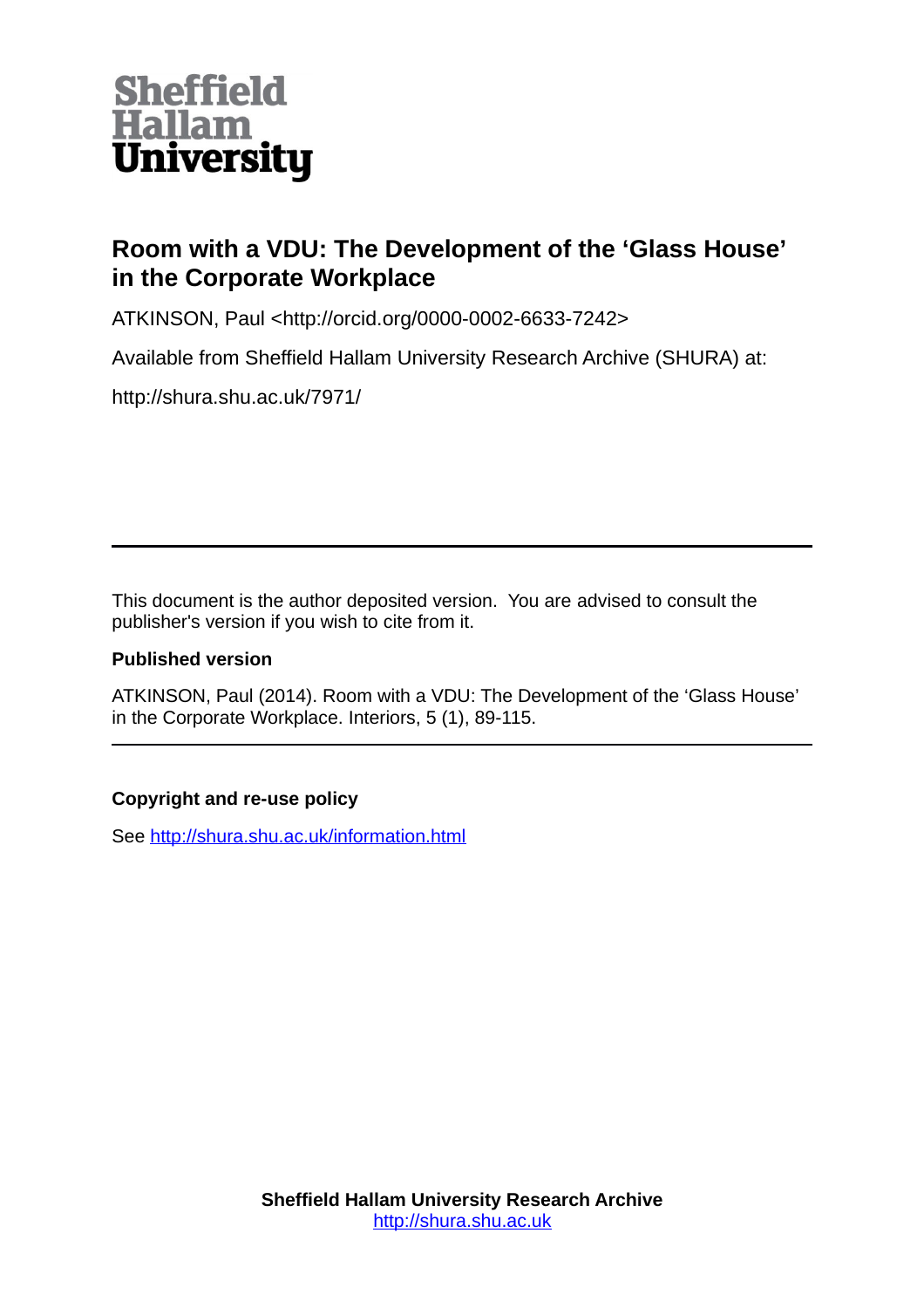This is a text-only version of a published article. Images have been removed to alleviate copyright problems. For the full version with images, please see *Interiors*, 5 (1), 89- 115

# **Room with a VDU: The development of the 'glass house' in the corporate workplace.**

# **Abstract**

This article argues that the presentation of early computer technology and its reception by the public had a causal effect on the design of computer products. It is also argued that the desire to show computers in operation led to the emergence and proliferation of the 'glass house', a particular element of the commercial interior landscape of the 1960s and 1970s. These glasswalled secure areas, built to house mainframe computer installations, appeared in order to meet the conflicting requirements of environmental stability, controlled access and crucially, the conspicuous display of corporate status.

Although the phenomenon of the glass house disappeared as the computers they housed developed from large, centralised systems into distributed networks of stand-alone computers, this article posits that the widespread adoption of the glass house not only had a profound effect on the visual design of computers themselves but also led to the growth of a range of subsidiary industries, as well as having a lasting impact on the perception and reception of computers in the workplace and attitudes towards the specialist staff involved in their maintenance.

Keywords: glass house, computers, technology, workplace, display, IBM

# **IBM and the early display of computers**

At the beginning of December 1948, my parents took me Christmas shopping in Manhattan, New York. We were at the corner of Madison Avenue and 57th Street when I saw my dream. There, behind thick glass, was a room, three sides of which were arrayed with flashing lights and noisy relays, attended by priests and priestesses in white lab coats. I watched until towed away by an impatient parent.

The above recollection by Peter H Salus, a historian of technology, is of the first computer he ever saw (Salus, 2012). The computer, the IBM Selective Sequence Electronic Calculator (SSEC), was IBM's first large-scale digital calculating machine, assembled in 1947 and completed in early 1948. The president of IBM, Thomas J. Watson, had set out to prove that no one could beat IBM in building large-scale calculators for scientific use. He instructed his engineers to build the biggest and fastest machine possible. The result, built in only eight months, was 'a weird gigantic hybrid of electronic and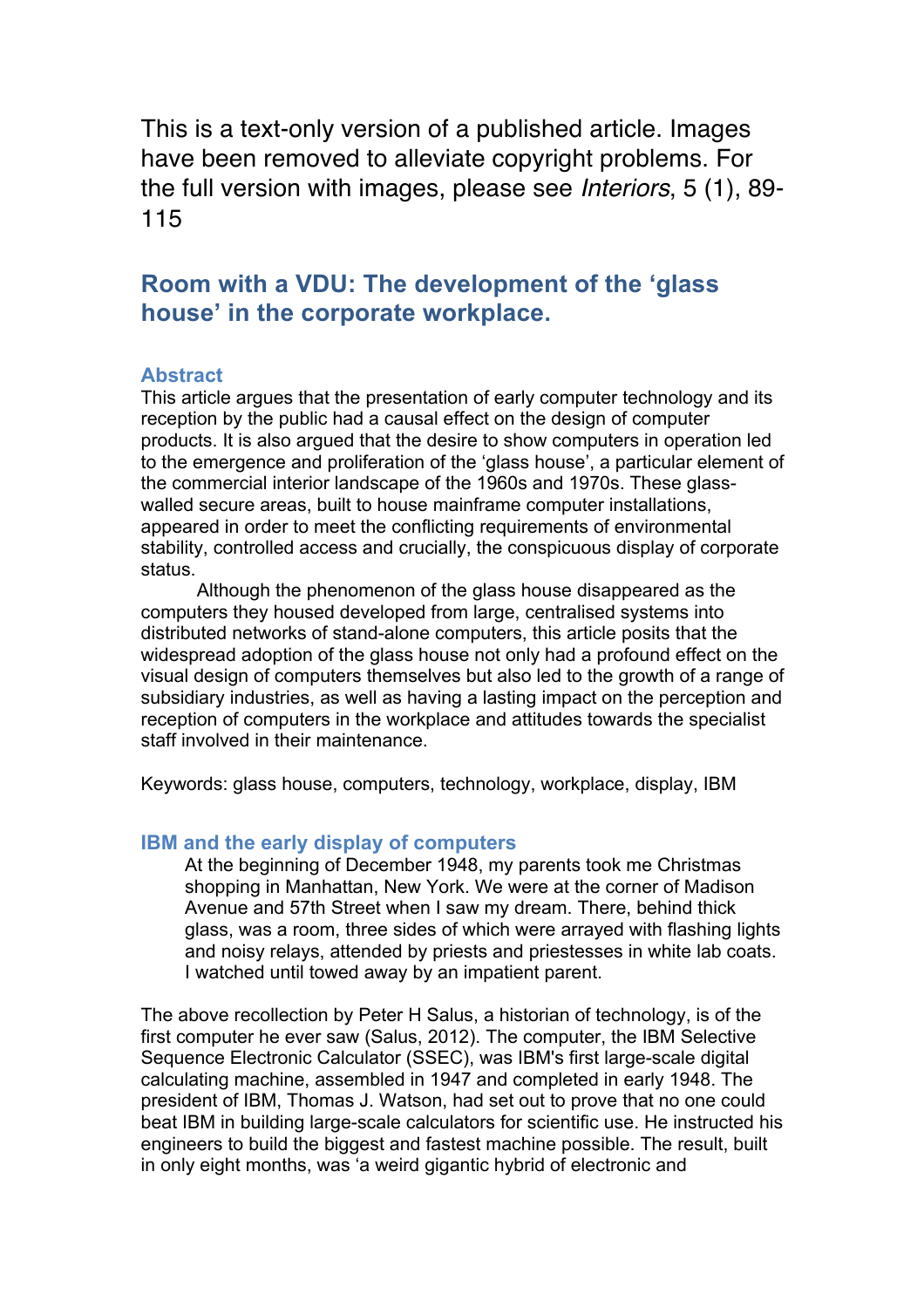mechanical parts, half modern computer and half punch card machine<sup>'1</sup> (Watson Jr., 1990: 190). At 120 feet long and containing 12,500 tubes and 21,400 mechanical relays,  $2$  the SSEC was an impressive sight to behold. The public had an intense interest in such devices at this point, following the frontpage announcements and movie newsreels of the unveiling of ENIAC in 1946. ENIAC was the 'mechanical brain' developed to calculate ballistics information for the United States Army that could calculate the trajectory of a shell faster than the shell could fly. $3$  As a piece of military equipment installed at Aberdeen Proving Ground in Maryland, the ENIAC was not placed on public display. Yet people still had a desire to see such machines, which because of their esoteric nature, were viewed with a certain amount of awe and wonder. In his memoirs, Thomas J. Watson Jr. recalled:

Trying to make sure the SSEC would get as much public attention as the ENIAC, Dad had it installed in our showroom on the ground floor of IBM headquarters in Manhattan, in full view of the sidewalk. Passersby on Fifty-seventh Street could look in the window and watch the SSEC work. It was an amazing sight to come upon in the middle of the city – three long walls filled with electrical consoles and panels, all studded with dials, switches, meters, and little neon indicator lights that flashed whenever calculations were going on. Hundreds of people stopped to watch it every day, and for years it was the image that popped into people's minds when they heard the word 'computer' (Watson Jr., 1990: 191).

**Figure 1** The IBM SSEC in the showroom at IBM World Headquarters, 1948. Courtesy of IBM Archives.

In order to make the room as clean and impressive to visitors as possible, IBM engineers built the computer onto a specially raised floor so that no cables were visible between the electronics encased in the cabinets lining the walls and the free-standing control console and card punches in the middle of the room, also ensuring no one could trip over them (Figure 1). It was almost perfect. Surveying the finished installation just before it opened to the public, Watson spoke to the SSEC team. '"There is just one thing," he said somewhat off-handedly. "The sweep of this room is hindered by those large black columns down the center. Have them removed before the ceremony." And out he marched, tailed by his quivering followers!' (Grosch, 1991: 2).

**Figure 2** The publicity version of the SSEC photograph with supporting pillars and stair handrails airbrushed out, 1948. Courtesy of IBM Archives.

With only four days to go, such a request was of course impossible to meet—not least because the pillars housed structural steel beams that supported the 20-storey building above the showroom. As a compromise, the printed souvenir brochures for the opening ceremony were destroyed and a new version rushed through containing an airbrushed image with the columns miraculously removed (Figure 2). Newspapers widely reproduced this airbrushed image following the ceremony on 28 January 1948, and the SSEC 'did a great deal to enhance IBM's reputation as a leader in computer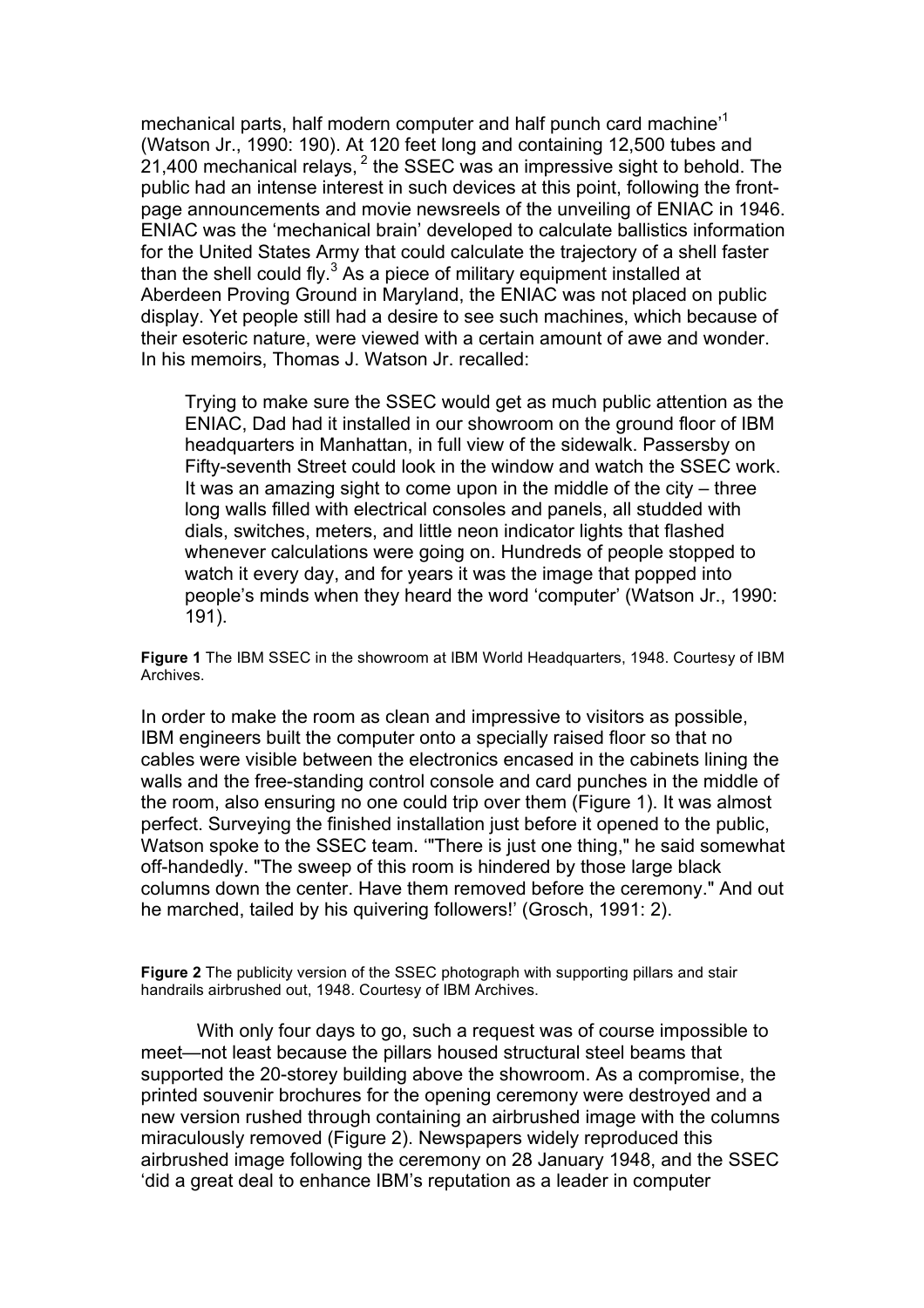technology' (Campbell-Kelly & Aspray, 1996: 116). The IBM showroom became established as the standard point of display for the public presentation of IBM's latest developments, and a statement of its superiority over its competitors.

IBM's competitors were, however, gaining ground. John Mauchly and J. Presper Eckert, the people behind the development of the ENIAC, had set up a new company called the Eckert-Mauchly Computer Corporation (EMCC) and created a machine called the UNIVAC.<sup>4</sup> much of the development of which had been funded by the US Census Bureau, one of IBM's biggest clients. When Remington Rand, a significant competitor of IBM's in the typewriter business, bought EMCC the UNIVAC suddenly had the financial means behind it to attract many orders from the insurance companies that were the mainstay of IBM's income. IBM needed another technological first to keep hold of these clients.

**Figure 3** The IBM 701 Defense Calculator, at the IBM research and development department in Poughkeepsie in 1952. Courtesy of IBM Archives.

Until the early 1950s, computers (or 'mechanical brains' or 'electronic brains' as they were often called) were designed as one-off installations built to order rather than multiple production machines, and their size necessitated them being assembled more or less from scratch in situ. IBM's next large scale project completed in December 1952, though, used a different approach to building a mainframe computer for scientific use (Figure 3). The Defense Calculator, or IBM 701 as it became known, computed 25 times faster but was only one-quarter of the size of the SSEC (IBM, 1953). It consisted of 11 individual modules each performing a different function and each the size of a large refrigerator. This meant the finished machine could be delivered in parts to customers using a standard freight elevator and easily cabled together on site.

Dad wanted to launch the 701 with all the usual IBM fanfare, in part because we needed to divert attention from UNIVAC. So we shipped the first 701 to New York, installed it in the ground floor of headquarters, and got ready for a big dedication. To make room for the new machine we dismantled the SSEC—Dad's giant calculator-to-end-all-calculators was only five years old but already obsolete, thanks to the rapid progress of electronics (Watson Jr., 1990: 229).

An IBM press release detailing the installation of the IBM 701 described the view:

Though the 701 occupies the same quarters as the SSEC, which it rendered obsolete, it is not "built in" to the room as was its predecessor. Instead, it is smartly housed between serrated walls of soft-finished aluminum. A balconied conference room, overlooking the calculator and, separated from it by sloping plate glass, provides a vantage point for observing operations and discussing computations. Ample space is provided for writing the complex and abstract equations that are the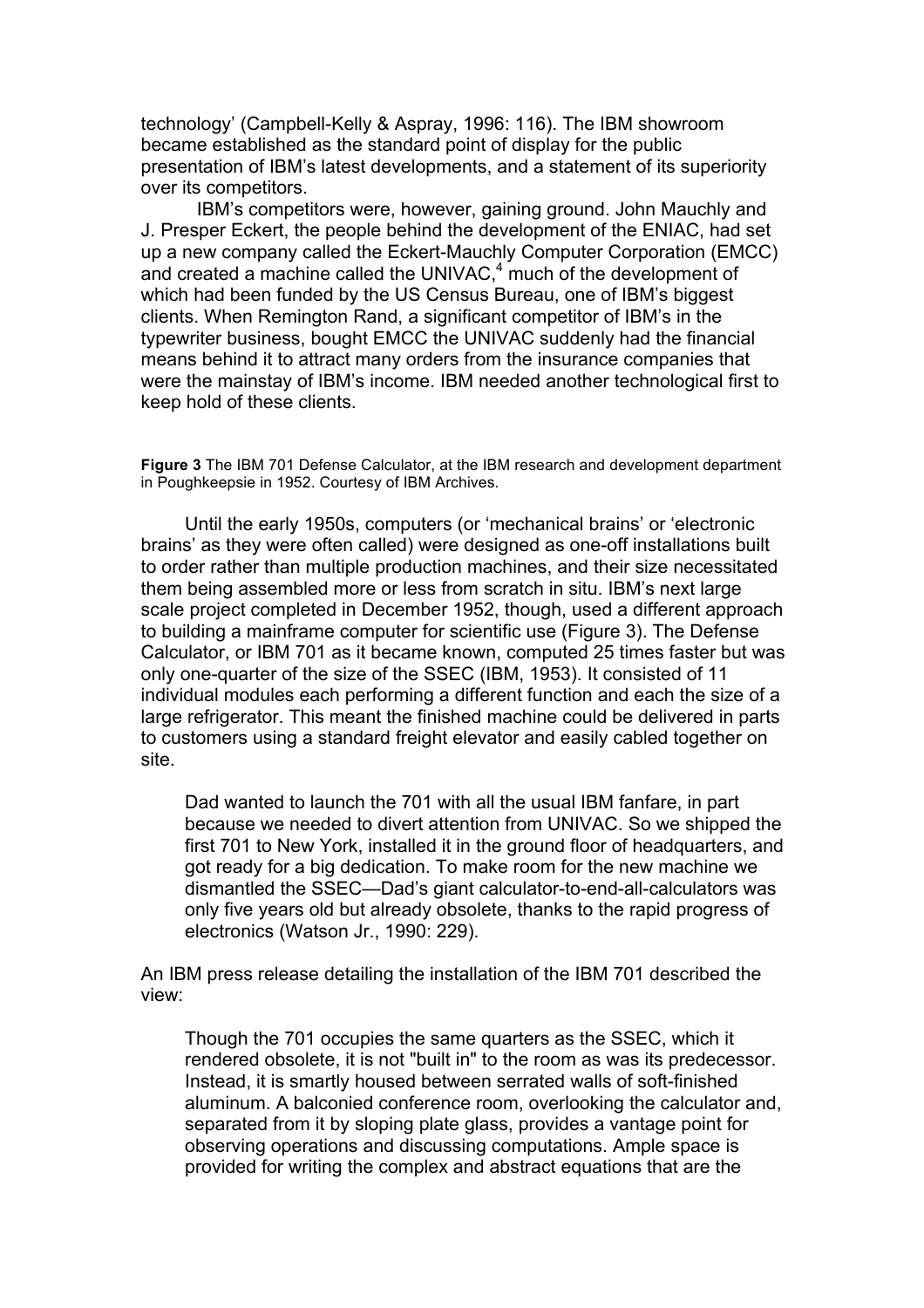stock in trade of engineers and scientists in an age of atomic energy and supersonic flight (IBM, 1953).

On their own, though, these technological advances were not enough to keep IBM in the position it desired. Although its status as a frontrunner in the emerging computer industry was not in question, the son of IBM's president, Thomas Watson Jr., realised the company was way behind in terms of design when the general manager of IBM Holland sent him a collection of promotional literature from their Italian competitors, Olivetti, and suggested he do a side-by-side comparison with the equivalent literature from IBM. Where Olivetti's literature was full of 'colour and excitement', IBM's 'looked like directions on how to make bicarbonate of soda' (Watson Jr., 1990: 258). Comparing the two sets of material gave Watson Jr. the final push to implement a plan he had been formulating to improve this state of affairs. In 1956, he hired the industrial designer Eliot Noyes to oversee a corporationwide design program that was to include all aspects of the corporate identity everything from new buildings, to each and every product and item of literature.

One of Noyes' first jobs in this position was to redesign the ground floor of IBM's World Headquarters in New York, where the SSEC and then the IBM 701 held pride of place. The existing lobby reflected the old IBM of Thomas Watson Sr. The public looking in from outside on Fifty-seventh Street saw the drab grey cabinets of the computer on a dark carpet in the showroom, but entering into the main lobby from Madison Avenue 'you found yourself back in the 1920s.' In an age of atomic energy and supersonic flight, the lobby appeared 'like the first-class salon on an ocean liner', complete with 'Oriental rugs' and 'black marble pillars trimmed with gold leaf'. '[P]unch-card machines and time clocks on display, cordoned off by velvet ropes hooked to burnished brass posts' lined the walls (Watson Jr., 1990: 259).

The new IBM was to look very different. In order to compete with the UNIVAC, the company had developed a new computer aimed at the business market, the IBM 702. This was to be the main attraction of the redesigned lobby. Now renamed the 'Data Processing Center', the showroom Noyes designed was 'modern, spare and dramatic', with white floors and vivid red walls. Silver signs reading 'IBM 702' were placed on the red wall. 'It was a beautiful presentation for anybody who was interested in modern design. The product made the statement, not the surroundings' (Watson Jr., 1990: 259). The red and white colour scheme completely transformed the appearance of the standard grey and chrome computer from a series of drab cabinets into an understated display of modernity (Figures 4, 5).

Like the SSEC and the 701 that had preceded it in the window, the 702 was a working machine. Customers who wanted to rent computer time would bring their data in, and we kept the computer running round the clock. If you went by on Madison Avenue in the middle of the night you would see it behind the big plate-glass windows, tended by well-dressed technicians in its brightly lit room. (Watson Jr., 1990: 260)

Instead of merely superimposing a corporate identity on IBM, Noyes' integrated design program called for each aspect of the company to be dealt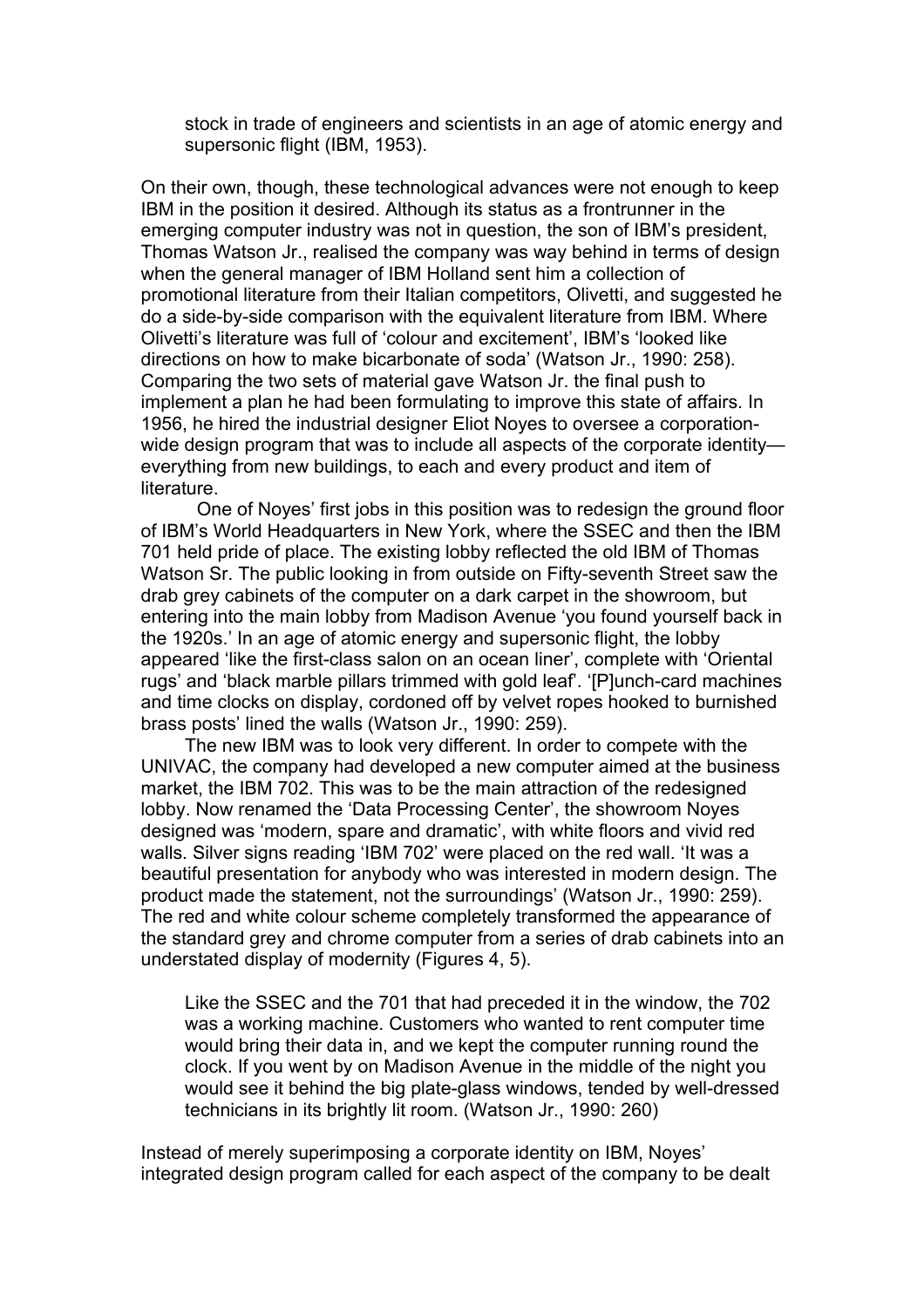with by world-leading architects and designers. Over the coming years, these included Paul Rand, George Nelson, Eero Saarinen and Charles Eames, among others. It was so successful as a strategy that consequently IBM soon became widely known as contemporary design's most fervent industrial patron (*Fortune*, 1959: 129) and IBM's presentation of computing technology became the standard for others to reach.

**Figure 4** The Eliot Noyes redesigned showroom as seen from outside in 1959, displaying an IBM 705 computer, its last machine based on valve technology. Courtesy of IBM Archives.

**Figure 5** The Eliot Noyes redesigned lobby photographed in 1959, where corporate clients had a view of the same computer that could be seen from outside the building. Courtesy of IBM Archives.

### **The Development of the 'Glass House'**

The transition of the computer from a specific military/scientific instrument to an essential piece of business equipment did not happen overnight, but took many years to become established. The transition was a result of complex interactions between three elements: business customers, computer suppliers and technology (Pugh & Aspray, 1996: 7). The expense and upheaval of transferring manual processes to automated ones was not insignificant and consequently, the first businesses to adopt computer technology were those that had no real choice but to do so because manual processes were for them becoming untenable. Primary among these were the banking and insurance industries, which required the handling, recording and storage of so much information that manual systems were proving incapable of further expansion.

Insurance companies were attracted by the abilities of 'electronic brains' such as the UNIVAC to store and retrieve huge amounts of customer data on magnetic tape instead of the bulky punched cards used by tabulating machines, the filing of which was taking up increasing numbers of whole floors in their buildings. Electronic machinery also promised to address the issue of finding floor space and trained operators for the tabulating machines themselves, as one computer offered many times the capacity of its mechanical predecessor. The banking industry had additional reasons to be interested in the automating capabilities of the latest technology as the steady increase in the use of cheques had caused a substantial problem. In the United States, cheque usage doubled between 1943 and 1952, from four billion to eight billion cheques written each year. On an average day, 69 million cheques were in the process of being cleared, and the annual usage of cheques was predicted to rise to 14 billion by 1960 (Fisher & McKenny, 1993: 44). The workload involved in and backlog being created by manually processing paper cheques was of such proportions that in July 1950, the Bank of America commissioned Stanford Research Institute (SRI) in Menlo Park, California to explore the feasibility of automating the system. The massive program took five years for SRI to develop a prototype bookkeeping machine and a further five years for the full installation of the final Electronic Recording Machine - Accounting (ERMA) built by General Electric. New forms of machine-readable cheques also had to be concurrently developed, based on magnetic ink character recognition (MICR), which had to be adopted as an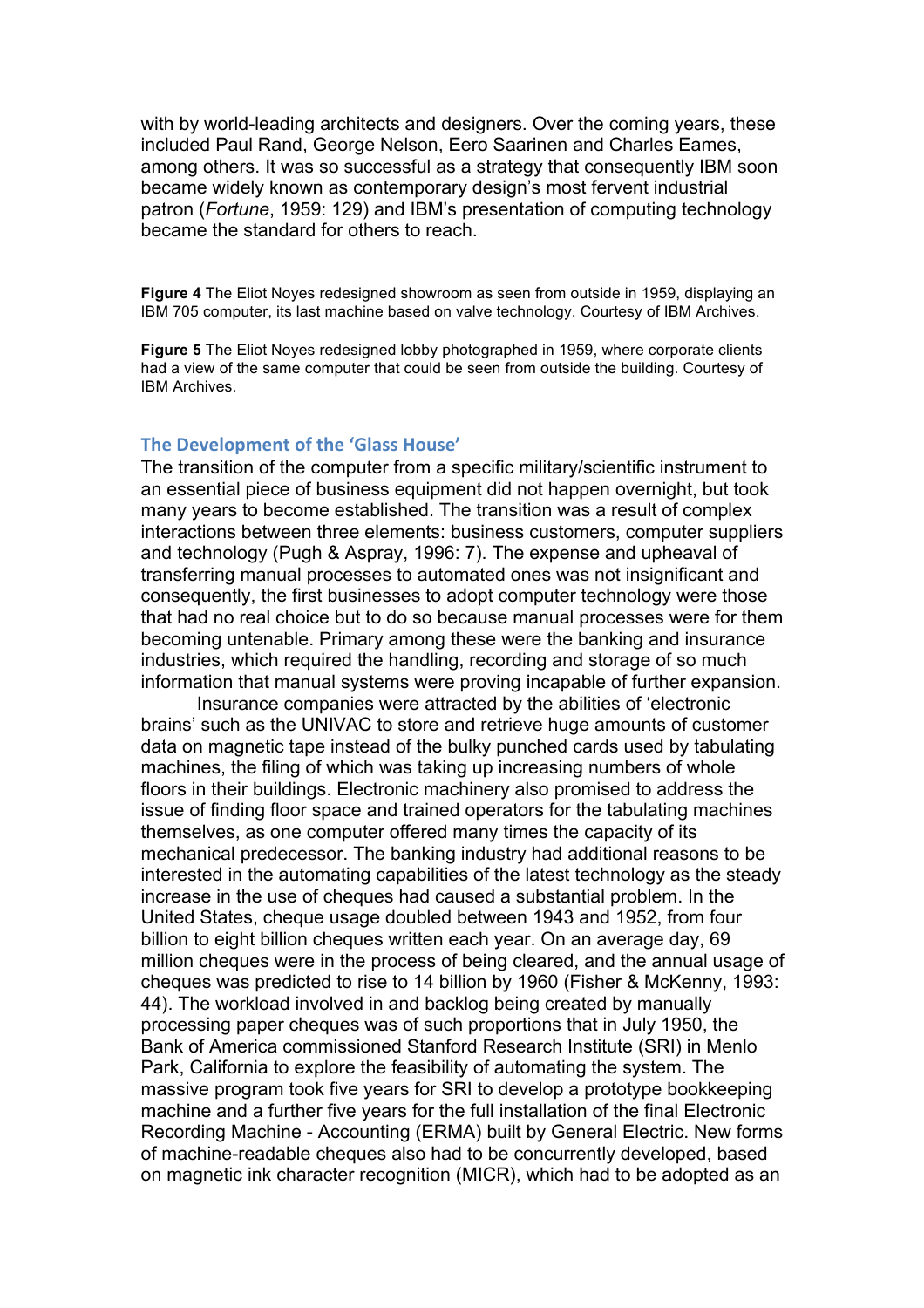industry standard for cheques to work between different banks. As a result, when ERMA finally became operational, the entire banking industry felt its impact (McKenny & Fisher, 1993: 24).

Accommodating large-scale electronic computers into the old buildings occupied by many of the long-standing institutions in banking and insurance was no easy matter (Figure 6). Early computers, despite their large size, solidity and apparent ruggedness, were temperamental devices that required highly stable working environments. Valve-based machines in particular, but also their transistor-based successors, generated large amounts of heat, and needed a sufficient airflow around the internal circuitry to prevent them overheating. At first, blowers forced cool air over hot valves and pumped warm air into the space below raised floors. Blowers were soon replaced by more sophisticated air conditioning known as Site Environment Systems (SES), which also had to maintain a constant operating temperature and level of relative humidity as well as filter the air to control the amount of dust. They also required a consistent supply of electrical power, at much higher levels than for standard office equipment, to drive the electronics, and any break, surge or dip in that power supply could have serious and costly consequences in computer downtime or loss of data. Computer installations, therefore, also involved the commissioning of constant frequency diesel generators, voltage correction units and specialist battery back-up systems for use in an emergency power outage, housed in the same or adjoining rooms. With all this electricity being consumed, one short circuit could cause a serious fire. This very real possibility necessitated the minimum provision of a sprinkler system and even gaseous fire suppression systems, which could envelop the computer in a cloud of expensive Halon gas to extinguish the fire (the cheaper carbon dioxide alternative unfortunately being fatal to human operators) (Hendrie, 2012).

**Figure 6** EMI advert in *The Economist*, 12 December 1959. New technology in old buildings. Courtesy of *The Economist.*

For all of these reasons, it would have made a great deal of sense to contain mainframe computers in their own, sealed quarters, hidden away from the day to day business of the office. This would not only safeguard the stability of the operating environment for the sensitive electronic equipment, but also increase security, ensuring that only those trained technical staff authorised to program and operate the computer would have access to the installation. This gave the institutions that were the early adopters of such technology a dilemma; as they also had a strong desire to make their large investment in computing and their position of being at the forefront of technological developments visually clear to their corporate clients. The introduction of a computer was something to be celebrated and advertised, not concealed.

**Figure 7** Installation of a Burroughs B220 system as seen through a three-paneled glass wall in the Michigan National Bank, Lansing Michigan, 1960. Courtesy of the Charles Babbage Institute, University of Minnesota, Minneapolis.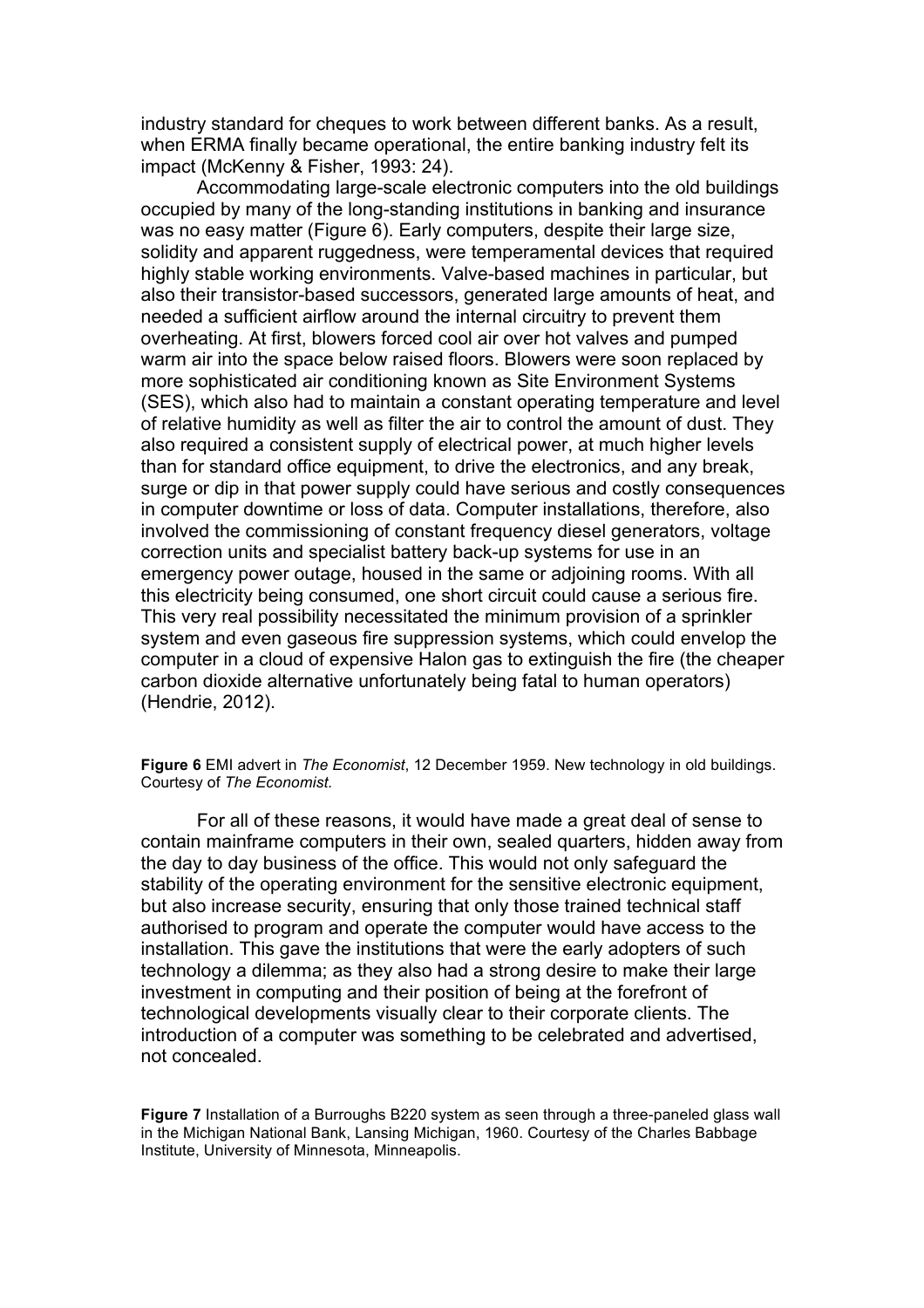A typical solution by banks to this dilemma was to place the computer in full view, while isolating it by placing it behind a series of glass walls (Figure 7). In so doing, the computer acted to bring a Miesian modernity to many old buildings. This was the approach taken by Barclays Bank when it opened the first computer centre in the UK in London in 1961. Housed in a converted furniture showroom, the architects of the 'No. 1 Computer Centre' had to take into account the expectation of 'a steady flow of visitors' starting with an elaborate and very public opening ceremony (Martin, 2011: 44). As with IBM's installation of the SSEC, Barclays placed their EMIDEC 1100 computer<sup>5</sup> on a raised floor to hide its various power cables and interconnections. The modern, clean lines of the room continued with air conditioning ducts hidden above a false ceiling. Visitors to the centre were ushered from an imposing, spacious reception area into a specially built viewing room overlooking the installation, where they were ensured of 'an uninterrupted view of the computer' through the floor-to-ceiling glass walls surrounding the machine (Martin, 2011: 46). Colour coding helped to identify the different components of the computer system and explain their function to visitors, who were presented with a glossy leaflet titled *Barclays Bank Limited: Our First Computer* (Martin, 2011:48). A downside of the raised floor and false ceiling of the installation had the effect of making the already low-ceilinged showroom feel 'rather cramped', but as the computer historian Ian Martin noted, the needs of staff came second to the initial impact Barclays wanted to make (Martin, 2011: 55).

The use of colour in computers quickly became an important issue for many manufacturers, as it started to become clear that the machines were beginning to play an increasingly public role. There was a move away from the traditional grey or black computer cabinets of the 1950s, and in the early 1960s, IBM even produced a large format brochure entitled *Color for Computers* displaying a wide palette of possible colour combinations along with the text:

Why consider color?

Because color may help you create an operating environment that is more pleasing to your operators *and* your visitors. Because colour, properly balanced and exactingly used can make a difference.

In IBM Data Processing we achieve this difference with *color accent.*

After years of study, IBM Industrial Designers have developed a color system that considers the individual data processing unit as well as its relationship to the total configuration of which it may be part. This is a color system that collectively blends the color arrangement of each machine into a harmonious, systematic, unified whole. (IBM, c1960, original italics)

**Figure 8** Illustrations from the IBM Brochure *Color for Computers,* c1960. Courtesy of IBM Archives.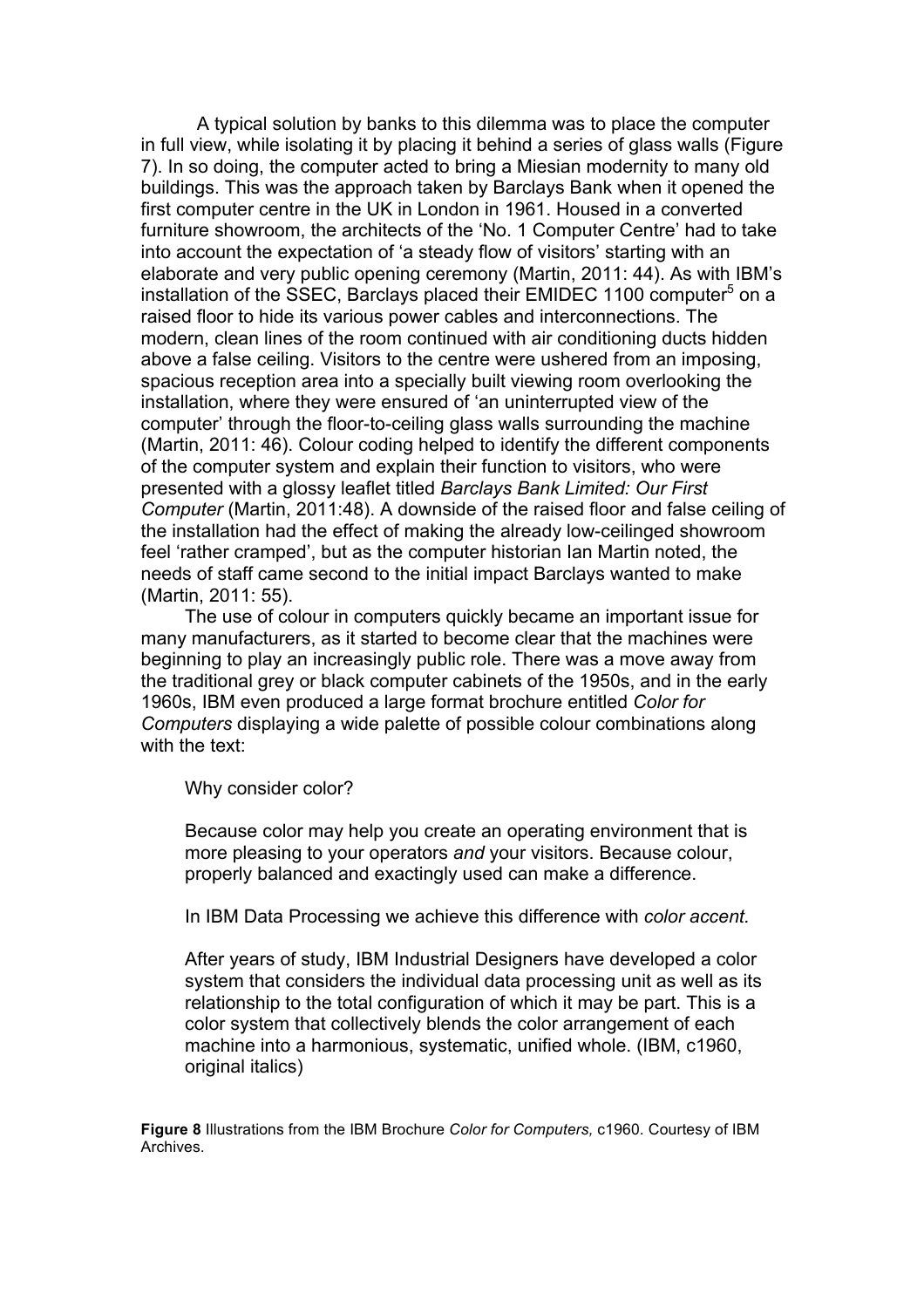Line drawings of colourful computer installations in large rooms with glass curtain walls, emphasising the computer's additional function as an ambassador for technological prowess accompanied the text of the brochure (Figure 8). In fact, throughout the 1960s and 1970s, colour became a significant part of the computer manufacturer's repertoire, with the majority of companies offering computers in a range of coloured cabinets ranging from fire-engine red to 'ice-lolly orange and freezing light blue' (Woudhuysen, 1979: 42). For some manufacturers, including the UK's International Computers Limited (ICL), colour even became an identifying feature, closely associating its highly recognisable two-tone cream and dark orange product range with its brand name and logo.<sup>6</sup>

Computers were evidently objects to be admired by a far wider audience than those immediately operating them, and computer systems started to be knowingly designed taking into account that they would be installed in glass-walled rooms. Besides experimenting with their colour, their design often bore features aimed purely at the visitor's gaze. As the one time World Head of Design at IBM, Tom Hardy, relates, the fact that while the majority of the myriad rapidly flashing lights on the console of the IBM System 370, for example, 'could provide some basic indications to operators and service personnel, they mostly served as a dynamic "light show" that visually expressed a complex system processing large amounts of data at a rapid pace' (Hardy, 2012) (Figure 9).

**Figure 9** The IBM System/370, 1970. Courtesy of IBM Archives.

**Figure 10** Peter Sellers in *Dr. Strangelove*, 1963.

Almost immediately, the 'glass house' became the setting in which one expected to see mainframe computers. As an example in popular culture, the opening scene of Stanley Kubrick's 1963 film *Dr. Strangelove* features Peter Sellers as Group Captain Lionel Mandrake working with an IBM mainframe computer in a glass house (Figure 10), as did numerous film and television programmes throughout the 1960s and 70s.<sup>7</sup> Over this period, manufacturer's brochures also indicate that the glass-walled room became a more regular feature of the office complex. Various manufacturers, including IBM and Burroughs, used a glass house setting in their brochures, usually depicting men observing female operators within the room (Figure 11).

**Figure 11** Page from an IBM 1440 brochure, 1962. Courtesy of IBM Archives.

#### **High Priests**

It seems very telling that the specialist staff that programmed and operated the computers at this point were commonly referred to as 'priests and priestesses', working away in these illuminated temples to technology. The placing of mainframe computers within glass houses, physically isolated from and yet simultaneously highly visible to the main workforce surely had a tangible effect on the ways in which workers within the glass house were perceived and simultaneously on the way such workers viewed themselves. Corporations carefully monitored entry to the glass house, constraining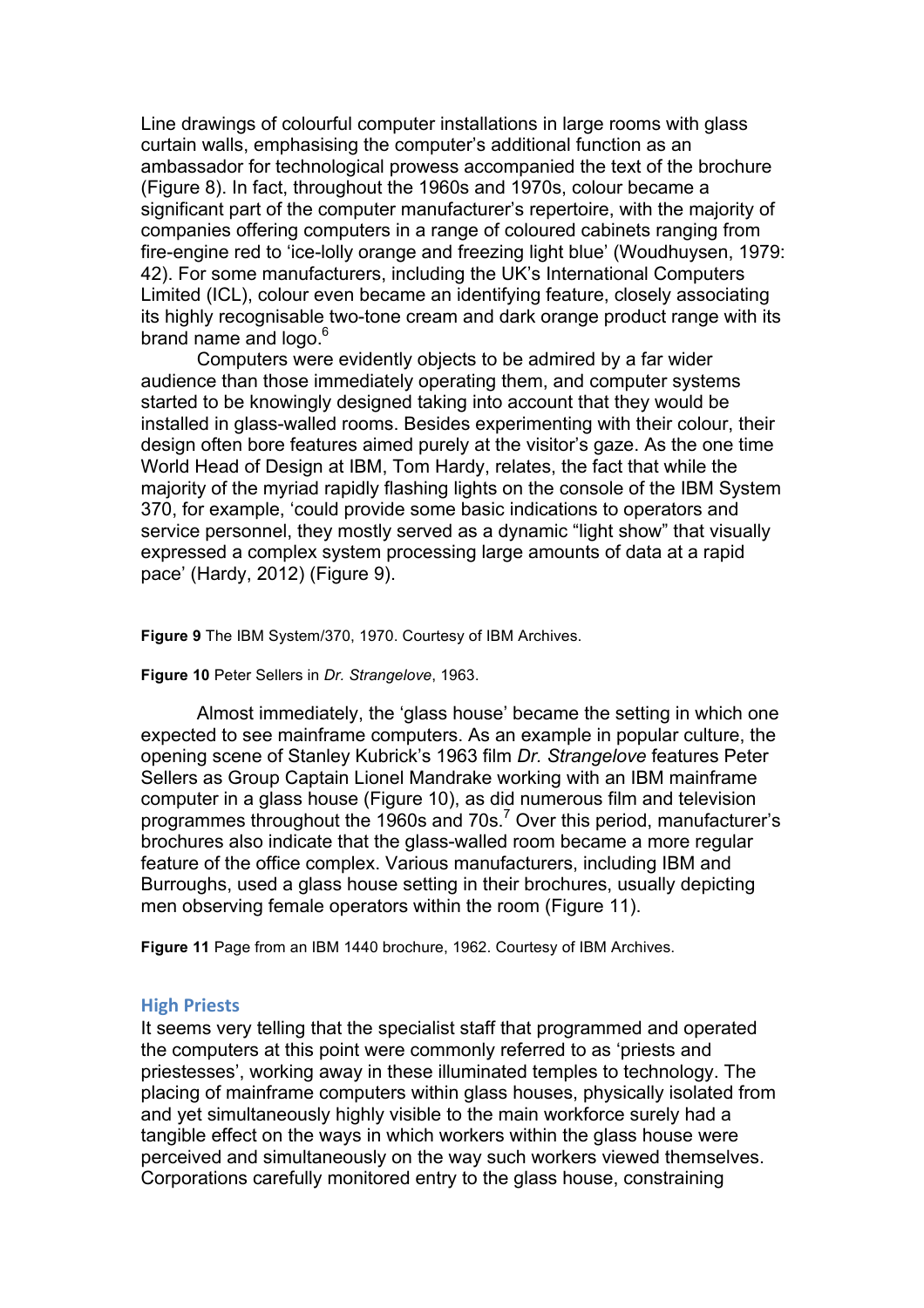admission to those with authority to work on the computer; the restriction itself acting to impart an apparent level of superiority and privilege to those within. It was a delineation many were keen to see overcome: as the technology journalist Terry Shannon wrote about the computer company Digital Equipment Corporation:

I would say that probably the most significant thing that Digital has done is make computing available to the masses. Instead of the high priests in the white robes behind the glass walls, Digital brought computing out of the glass house and made it affordable and acceptable to the mainstream (Shannon, 1997: 8).

The famed computer scientist and technology historian Gardner Hendrie concurs:

The thing about the glass house was that you could see it but not touch! The term 'glass house' became slang, almost a pejorative, indicating an emerging 'us and them' mentality, as in 'Its okay for those guys in the glass house, but out here ….' (Hendrie, 2012).

A personal recollection highlighting this relationship has been deposited in the 'Corporate Histories Collection' of the Computer History Museum in San Francisco. The author was an ex-customer of Tymshare, a well-known thirdparty computer timesharing agency in Cupertino, in 1971:

At this time in business history (early 1970s) the computer capabilities at almost every modern American company were dominated by the 'glass house', so called because the computer room was often a raised floor, glass wall enclosed space with highly restricted entry.

More important, the high priests were the MIS (Management Information Services, what we then called IT) people. They controlled what programs got written and changed, and when and how often they ran. You were at their mercy. If you needed a new program to, for instance, produce a report, the waiting list could be many months. The same was true for changes unless you could justify a priority, and then it was at least days or weeks. On top of all this, the MIS people would often add their interpretation of what they thought you really need. They were of course smarter than you (Humphries, 2005).

The 'high priest' in this context, then, is an irreverence—a disparaging reference to the IT worker as the only one permitted to enter the holy of holies and holder of the arcane knowledge required to communicate with the great machine itself. It should be remembered that at this time, the vast majority of people had absolutely no idea how a computer worked, they were just seen to produce reams of printed paper and strings of numbers. To most people, computers were essentially 'magic' (Hendrie, 2012). <sup>8</sup> It is a state of affairs perhaps indicative of an initial split between general office staff (the outsiders, gazing at the priests in their shrine) and 'privileged' IT staff, aloof and disconnected from the hoi polloi, which would have continued for a number of years until computers started to appear more regularly in the wider office and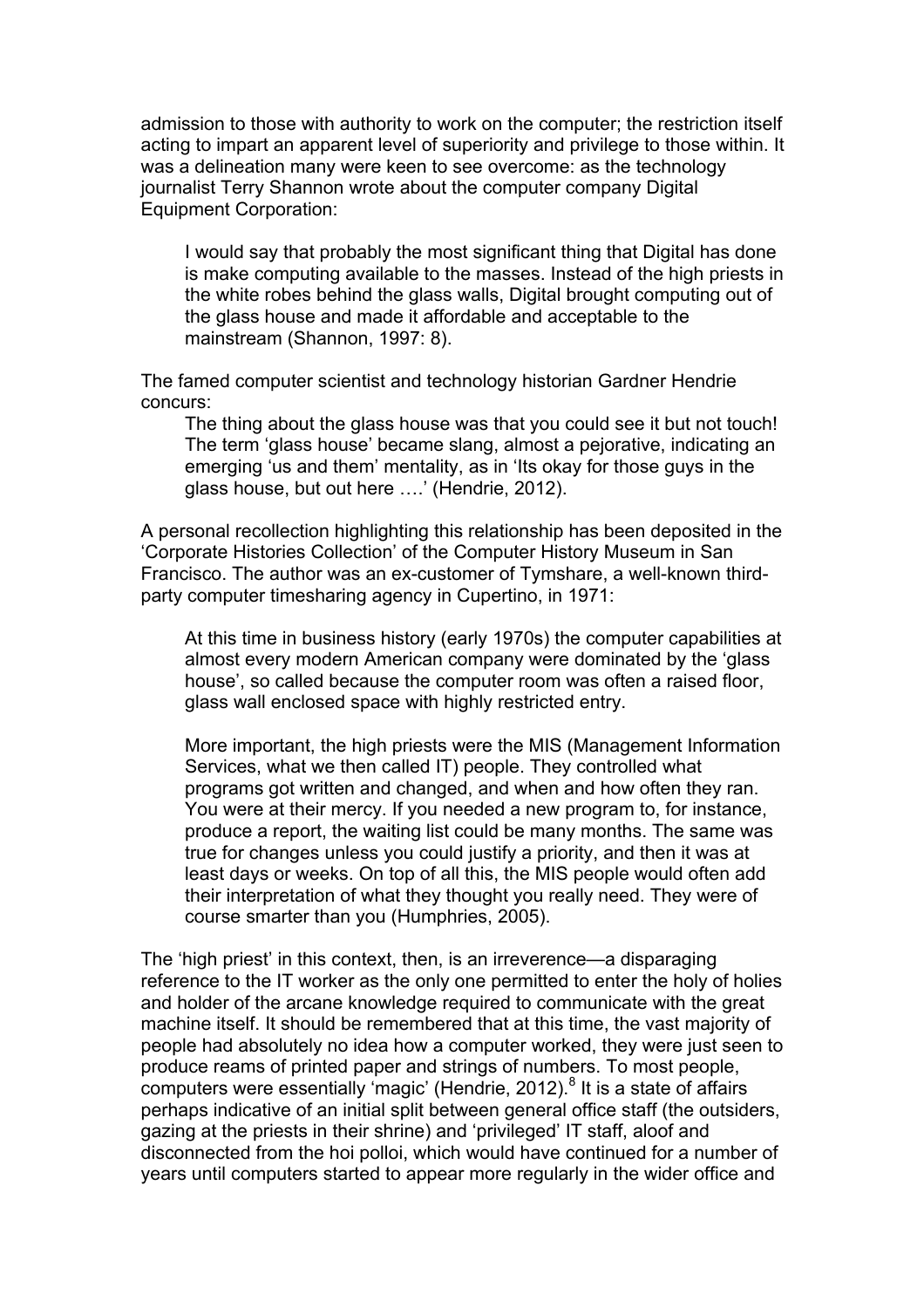became accepted as everyday objects by the workforce. It is this 'us and them' mentality that has been lampooned so successfully in many arenas mocking 'geek' culture. Given the longevity of the precept, it has clearly become an accepted cultural stereotype and one which has been referenced in sources ranging from historical narratives such as Robert X. Cringely's TV documentary *Triumph of the Nerds* to television sitcoms appearing a decade later such as Graham Linehan's *The IT Crowd.<sup>9</sup>*

#### **Subsidiary Industries**

The assertion made here, that the glass house became a significant entity in the real commercial interior landscape of the 1960s and 1970s (as opposed to its appearance in the idealised worlds of popular culture and manufacturer's brochures), can be further evidenced by the numerous adverts in the computer industry press that reflect customers' requirements of the time.

By the end of the 1960s, as computer installations had become a common sight in the workplace, a whole infrastructure of subsidiary industries needed to support the creation of 'glass house' computer environments was evidently firmly in place. Many larger companies had set up specialist divisions to cope with the increasing number of demands for suitable glass house environments from client companies installing computer systems, especially in the false flooring used to accommodate computer cabling. The American metal producing organisations National Lead and Washington Aluminum Company Inc. created Floating Floors Inc. and WacoFloors respectively. The giant Westinghouse Electric Corporation started a Westinghouse Raised Flooring division (Figure 12), and Walter Kidde & Co, known for fire detection and extinguishing systems, started Weber Technical Products to produce flooring; while in the UK, Metal Castings Doehler Ltd. operated a Floating Floors Division. Magazines of the period from both the USA and the UK (the two leading countries in computer production and consumption at this point) were strewn with adverts for these manufacturers of raised flooring systems, which sold the benefits of their flexibility, ease of installation, easy cleaning, efficiency in ease of access to cabling, corrosion resistance and dust-free nature and most importantly, their extreme loadbearing capabilities (one WacoFloors advert even depicting an elephant standing on one foot on a section of raised flooring!).

**Figure 12** Westinghouse Raised Flooring advert, *Datamation*, June 1968.

**Figure 13** Floating Floors Inc. Air Conditioning advert, *Datamation*, March 1970.

Adverts for Site Environment Systems—the specialist computer room air conditioning units—are also commonplace in these magazines, promising the precision control of temperature within a few degrees and humidity within a small percentage '24 hours a day, 365 days a year' (Figure 13). They frequently reminded customers of the stringent environmental conditions computers required, comparing them directly to the lesser requirements of humans: the headline of a 1968 advert from National Lead describing normal air conditioning as being 'okay for people … but not computers'.

Additionally, there is an abundance of adverts for a variety of power supply, voltage correction and battery back up systems (Figures 14, 15).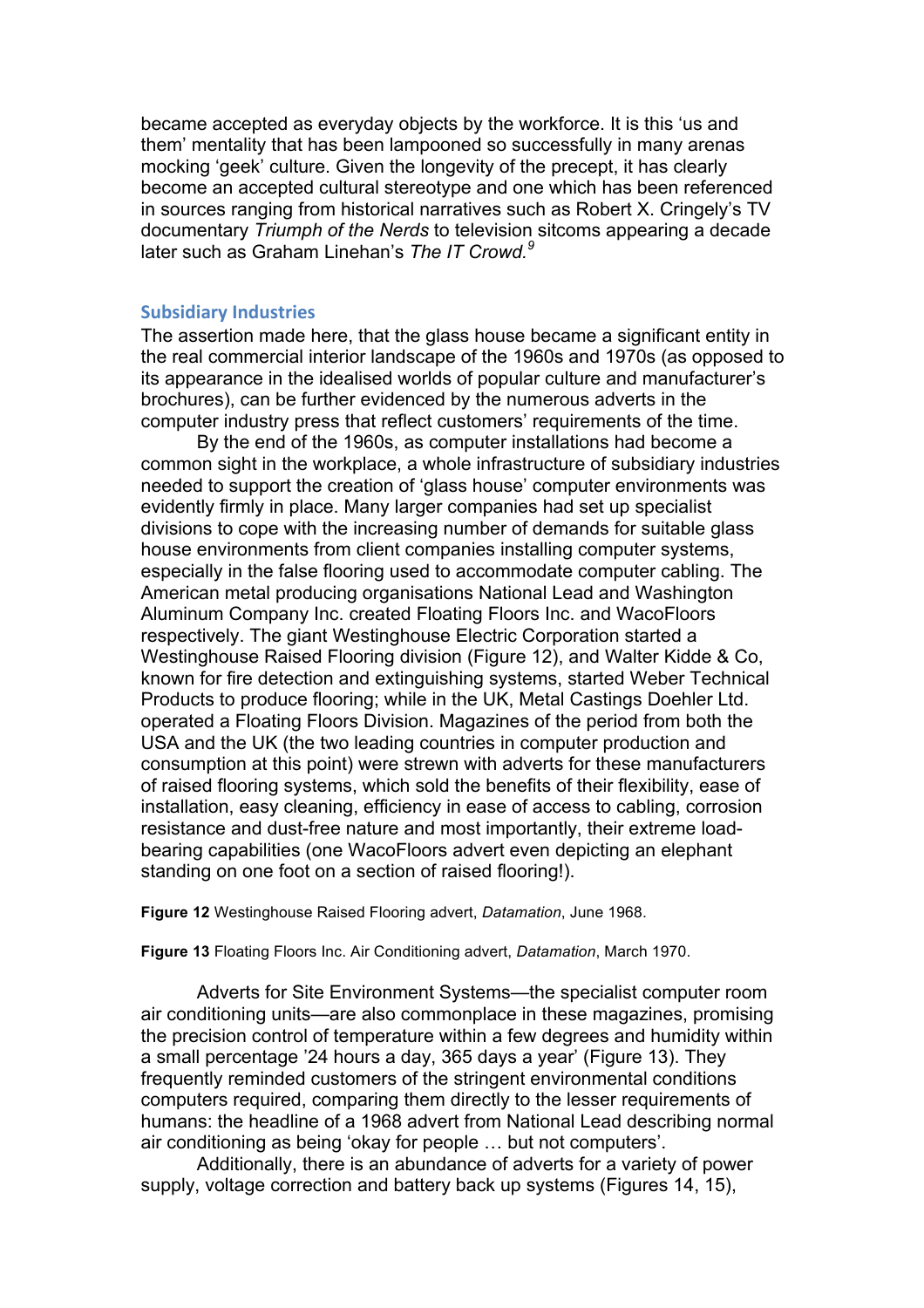enabling accurate maintenance of power at just the correct levels. One company, Borg Warner, even advertised its 'Accupower' products alongside an image of the sun, as 'the next best source of uninterruptible a.c. power'. Other companies, such as BVC, advertised vacuum-cleaning systems designed to be built in to computer rooms to ensure no build up of dust that could cause a fire if in contact with hot electronic components.

**Figure 14** Ideal Electric advert, *Datamation*, April 1969.

**Figure 15** Exide advert, *Datamation*, May 1968.

## **The Demise of the Glass House**

The phenomenon of the glass house seems to have disappeared as quickly as it appeared, as computers developed from being batch processing mainframes to timeshared mainframes and then minicomputers distributed among normal office equipment, and eventually to be replaced by personal computers, all within the space of a decade or so. <sup>10</sup> Minicomputers and personal computers had none of the particular power or environmental requirements of mainframes, and so had no need for the voltage correction, fire suppression or specialist air conditioning systems previously held so important (Hendrie, 2012). In addition, because of their increasing ordinariness and ubiquity as they fell in price and grew in popularity, computers were no longer considered 'special' pieces of equipment to be displayed as corporate assets or status symbols (Atkinson, 2010: 155). It might even be argued that the computer could not be accepted as an everyday piece of office equipment until it came out of the glass house and into the general workspace. In any case, certainly by the start of the 1980s, the types of advert described above, once so widespread, are conspicuous by their absence from the computer industry press.

Many of the smaller companies involved in providing the infrastructure for the glass house disappeared without trace, while the larger companies who set up specialist divisions merely moved on to provide related products or services as the market changed. Westinghouse Licensing is now a subsidiary of CBS Corporation, and exists purely to manage the intellectual property of its trademarks, while other parts of the company involved in nuclear energy were bought by Toshiba and operate as Westinghouse Electric Company. The brand name Westinghouse is still used to market a variety of household goods, including televisions, air conditioning units and solar panels. National Lead continues as a lead mining and smelting concern operating as NL Industries, and also produces products ranging from titanium dioxide pigments to ball bearings. Some of the power supply companies were apparently more resilient. Exide continue to produce back up battery systems for computer servers, although in the typical marketing speak of today they now refer to them as 'stored energy storage solutions for critical systems', and Ideal Electric continue to produce generators, though they are now owned by Hyundai.

While there is no longer any technological requirement for the glass house, centralised computers do of course still exist within many corporations in the form of network servers. These provide a vital function in terms of supporting internal and external networks for databases, electronic mail and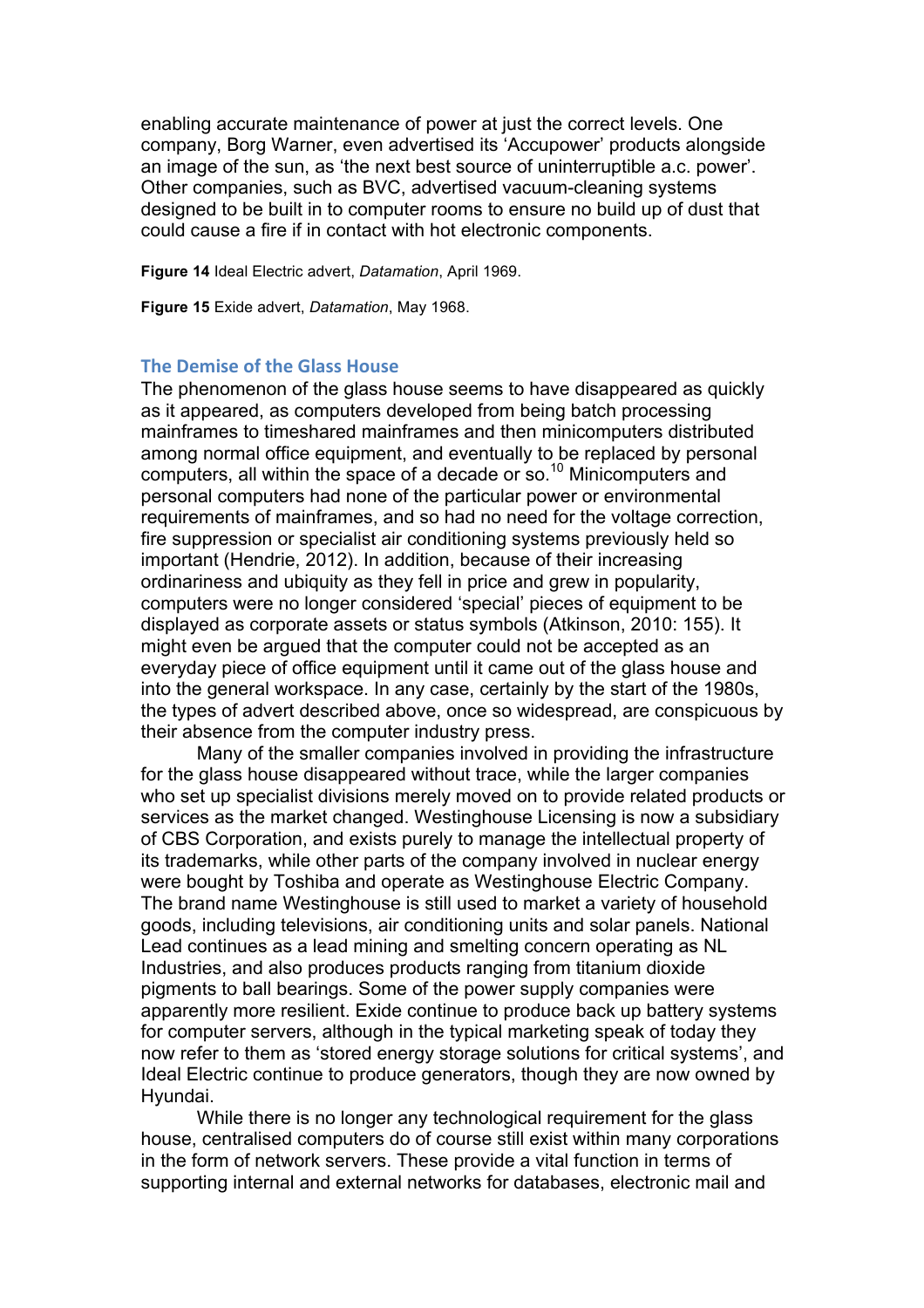secure internet access for individual PCs, but the server computers themselves are usually nondescript black boxes, often stored in racks hidden away in the basement of other out-of-the-way place, and in no way are they the centre of public gaze or attention.

#### **Conclusions**

Far from being a culturally neutral piece of technological equipment, when it first appeared as a commercial product the computer was presented and received as an object of awe and wonder, placed on very public display. As a result of this brightly lit presentation, untouchable behind large glass walls, the computer was perceived by observers to be something far out of the ordinary, almost otherworldly, perhaps almost mythological, 'consumed in image if not in usage by a whole population which appropriates them as a purely magical object' (Barthes, 1973: 95).<sup>11</sup>

The corporate desire to advertise investments in the latest computing technology while still protecting the computer's demanding operating environment firstly acted to affect the old buildings into which they were placed, and then led directly to the development of an important, if ultimately ephemeral phenomenon in the design of the workplace interior in the form of the glass house; a development that was, in turn, responsible for the birth of whole new industries in specialist flooring, air conditioning and power supply and handling.

Manufacturers' awareness of this type of visual presentation of their computing technology had a causal effect on the industrial design of computer products, in that they were specifically designed to attract attention through the application of colour and to communicate their intangible functions through the addition of largely superficial and irrelevant flashing lights.

Finally, the widespread adoption of the glass house acted to separate and isolate the technical staff that operated computers from the general office environment, and in doing so, may have been indirectly responsible for the stereotyping of IT workers and attitudes towards them commonly seen in popular culture today.

#### **Acknowledgements**

I would like to thank Stacy Castillo and Dawn Stanford (IBM Archives), Tom Hardy (previously World Head of Design for IBM), Gardner Hendrie (computer scientist and inventor of the 16-bit minicomputer), Ian Martin (Computer Historian) and Simon Quinn (Information Adviser, Sheffield Hallam University) for their help in sourcing and supplying material for this article.

#### **References**

Anon, 1959. 'IBM Banishes Dowdiness', *Fortune*, 59 (6): 128-135. Atkinson, Paul, 2010. *Computer*, London Reaktion. Barthes, Roland, 1957. *Mythologies*, London, Paladin (original text 1957, Paris, Editions du Seuil).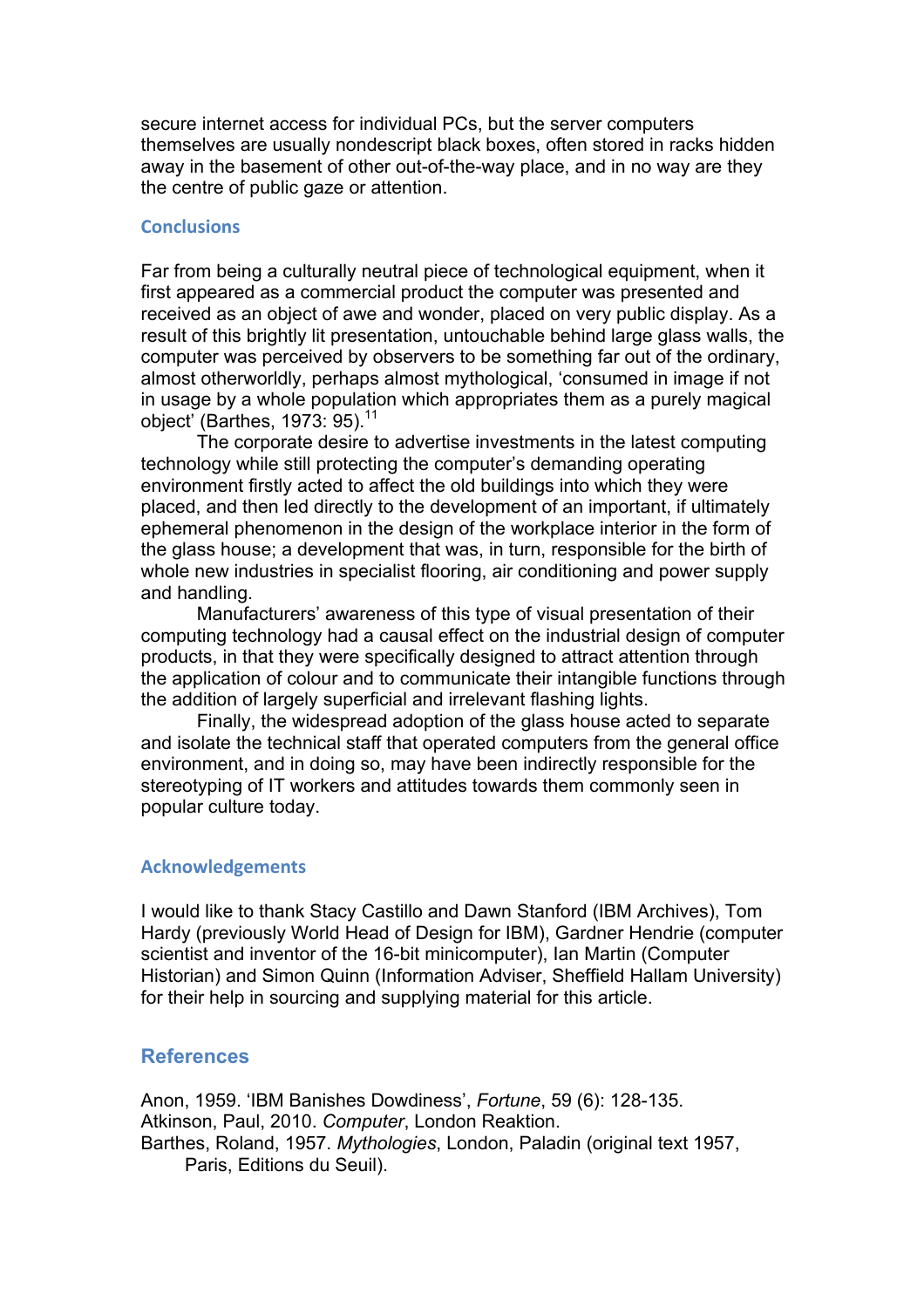Campbell-Kelly, Martin & Aspray, William, 1996, *Computer: A history of the information machine*, New York, Basic Books.

Fisher, A. & McKenney, J. L. 1993. 'The Development of the ERMA Banking System: Lessons from History', *IEEE Annals of the History of Computing*, 15 (1): 44-57.

Grosch, H. R. J., 1991. *Computer: Bit slices from a life*, Novato, CA, Third Millenium Books.

Hardy, Tom., 2012. Email communication with the author, dated 24 October 2012.

Hendrie, Gardner, 2012. Interview with the author, 8 October 2012.

Humphries, M, 2005. *Why did anyone use timeshared computers?*, Computer History Museum Corporate Histories Collection. Available online at <http://corphist.computerhistory.org/corphist/view.php?s=stories&id=41> . Last accessed 22 October 2013.

IBM, 1953. *Installation of the first 701*, press release dated 27 March 1953. Available online at <http://www-03.ibm.com/ibm/history/exhibits/701/701\_first.html>. Last accessed 22 October 2013.

IBM, c1960. *Color for Computers*, corporate brochure, IBM Archives, New York, undated.

Martin, Ian, 2011. 'Britain's First Computing Centre for Banking: What Did This Building Do?', in Batiz-Lazo, B., Maixé-Altés, J. C. & Thomes, P. (Eds) 2011, *Technological Innovation in Retail Finance: International Historical Perspectives*, Oxford, Routledge, 37-70.

McKenney, J. L. & Fisher, A. 1993. 'Manufacturing the ERMA Banking System: Lessons from History', *IEEE Annals of the History of Computing*, 15 (4): 7-26.

Pugh, Emerson W. & Aspray, William, 1996. 'Creating the Computer Industry,' *Annals of the History of Computing, IEEE* , 18 (2): 7-17

Salus, Peter H., 2012. 'The first big iron: British or American?' in *www3.hp.com.* Available online at <http://h30565.www3.hp.com/t5/UK-Articles/The-first-big-iron-British-or-American/ba-p/1966> Last accessed 22 October 2013.

Shannon, Terry, quoted in Goldstein, A (Ed) *VAX Open VMS at 20*, Digital Equipment Corporation, 1997. Available online at <http://h71000.www7.hp.com/openvms/20th/ > Last accessed 22 October 2013.

Watson Jr., Thomas J. & Petre, P., 1990. *Father, Son & Co.: My life at IBM and beyond*, New York, Bantam Books.

Woudhuysen, James, 1979. 'Things to come', *Design*, July 1979.

#### **Notes**

 

 $1$  IBM had previously been named the Computing and Tabulating Recording Company, in the days when the word 'computer' referred to a human mathematician, and had a long history in the development and sale of punch card tabulating machines invented by Herman Hollerith and used to aid largescale computations such as the 1890 US Census.